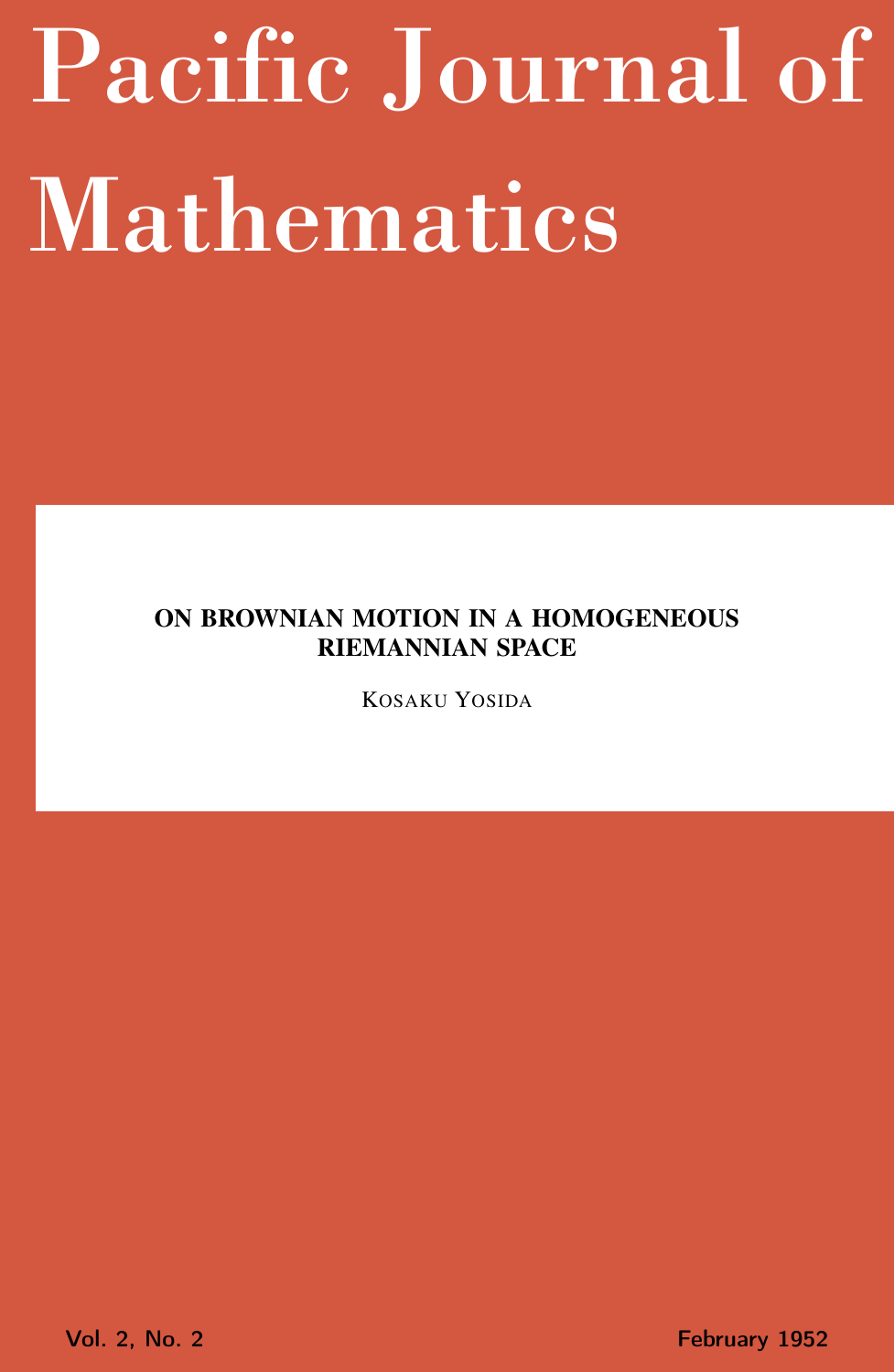## ON BROWNIAN MOTION IN A HOMOGENEOUS RIEMANNIAN SPACE

KÔSAKIL YOSIDA

1. Introduction. Let  $R$  be an *n*-dimensional, orientable, infinitely differentiable Riemannian space such that the group  $G$  of isometric transformations  $S^*$  of R onto R constitutes a Lie group transitive on R. Consider a temporally homogeneous Markoff process in R, and let  $P(t, x, E)$  be the transition probability that the point  $x \in R$  is, by this process, transferred into a Borel set  $E \subset R$  after the lapse of t units of time,  $t > 0$ . We assume that  $P(t, x, E)$  is, for fixed  $(t, x)$ , countably additive for Borel sets E and, for fixed  $(t, E)$ , Borel measurable in x. Then we must have the probability condition

(1.1) 
$$
P(t, x, E) \geq 0, P(t, x, R) = 1,
$$

and Smoluchowski's equation

(1.2) 
$$
P(t+s, x, E) = \int_{R} P(t, x, dy) P(s, y, E) \qquad (t, s > 0).
$$

We further assume that the process is spatially homogeneous:

(1.3) 
$$
P(t, x, E) = P(t, S^*x, S^*E) \quad \text{for every } S^* \in G.
$$

The purpose of the present note is to prove the following:

THEOREM 1. Let  $x_0$  be any point of R and assume that the Lie subgroup  $\{S^* \in G; S^*x_0 = x_0\}$  of G is compact<sup>1</sup>. Let us denote by  $d(x, y)$  the distance of two points  $x, y \in R$ . Then the continuity condition:

(1.4) 
$$
\lim_{t \to 0^+} \frac{1}{t} \int_{d(x, y) > \epsilon} P(t, x, dy) = 0 \quad \text{for any} \quad \epsilon > 0,
$$

implies the condition of Lindeberg's type:

Received August 30, 1951.

<sup>&</sup>lt;sup>1</sup>At first, this condition was overlooked. Mr. Seizo Ito kindly remarked that this condition is necessary for the convergence of the integral (2.11) below.

Pacific J. Math. 2 (1952), 263-270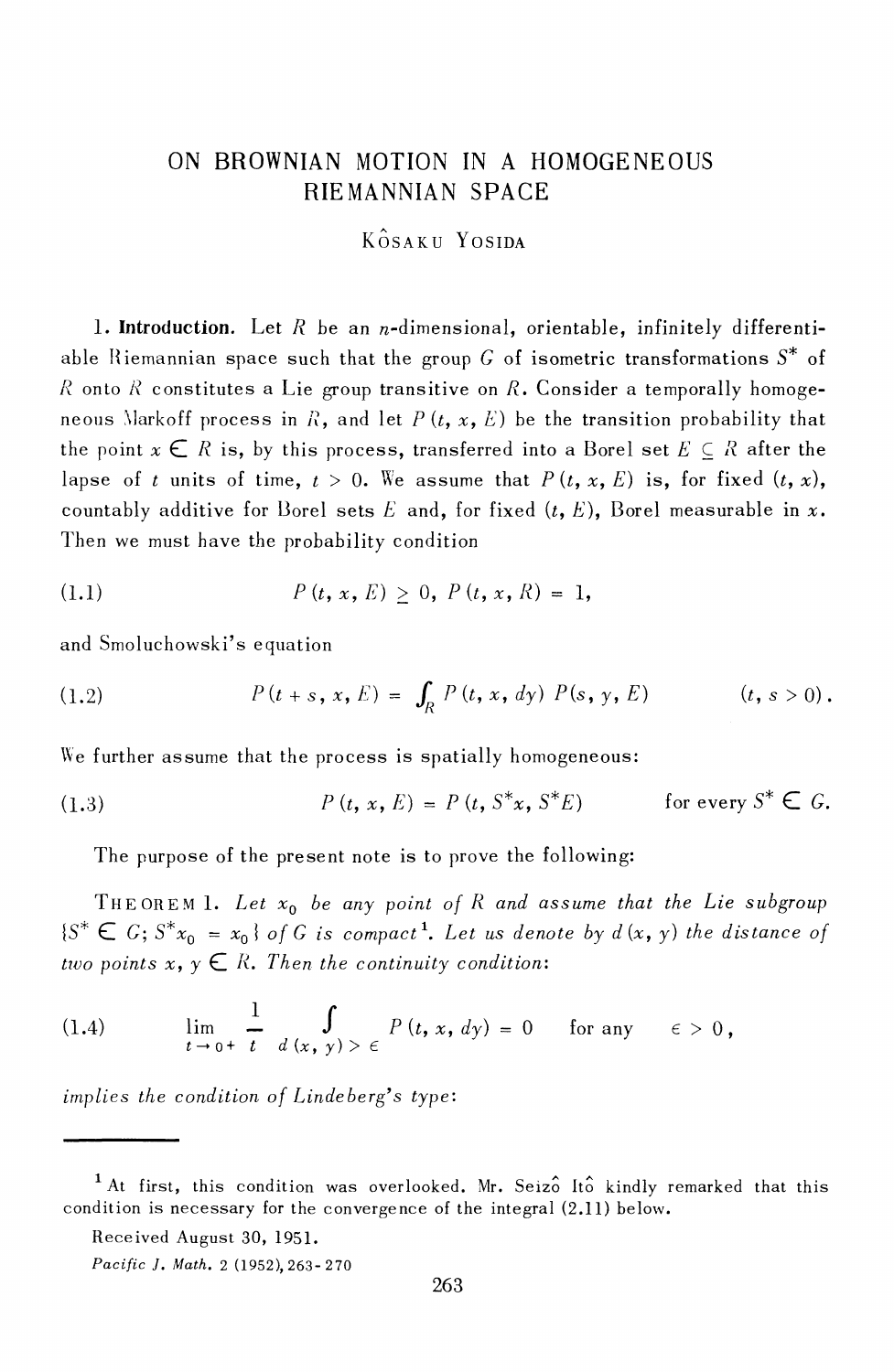(1.5) 
$$
\overline{\lim}_{t \to 0+} \frac{1}{t} \int_{R} \frac{d(x, y)^2}{1 + d(x, y)^2} P(t, x, dy) < \infty.
$$

From this theorem we may deduce:

THEOREM 2. The finite limits  $(x = (x^1, x^2, \dots, x^n))$ 

(1.6) 
$$
a^{i}(x) = \lim_{t \to 0+} \frac{1}{t} \int_{d(x, y) \leq \epsilon} (y^{i} - x^{i}) P(t, x, dy),
$$

$$
(1.7) \t\t b^{ij}(x) = \lim_{t \to 0^+} \frac{1}{t} \int_{d(x, y) \le \epsilon} (y^i - x^i) (y^j - x^j) P(t, x, dy)
$$

exist, independently of the sufficiently small  $\epsilon > 0$ . Moreover, if a real-valued function  $f_0(x)$  be such that  $f_0(x)$ ,  $\partial f_0/\partial x^i$ ,  $\partial^2 f_0/\partial x^i \partial x^j$  are bounded and uniformly continuous on  $R$ , then

$$
(1.8) \quad \lim_{t \to 0+} \frac{1}{t} \left( \int_R f_0(y) \, P(t, x, dy) - f_0(x) \right) = a^i(x) \, \frac{\partial f_0}{\partial x^i} + b^{ij}(x) \, \frac{\partial^2 f_0}{\partial x^i \partial x^j}
$$

REMARK. In the literature  $[4; 2; 6]$ ,  $(1.8)$  is derived by assuming the condition of Lindeberg's type:

$$
(1.5)' \qquad \lim_{t \to 0+} \left( \int_R d(x, y)^3 \ P(t, x, dy) / \int_R d(x, y)^2 \ P(t, x, dy) \right) = 0
$$

and some differentiability hypothesis concerning  $P(t, x, E)$ . Considering the Brownian motion on the real line, Seizô Itô raised the question whether, under the condition of the spatial homogeneity (1.3), "the (almost sure) continuity of the sample motions of the temporally homogeneous Markoff process" which is equivalent to the continuity condition (1.4), would be sufficient to derive Theorem 2. And he proved Theorem 2 in the special case where  $R = G$  and G is a maximally almost periodic Lie group. The present note gives an extension of his result to general homogeneous space, without the hypothesis of the maximal almost periodicity of the group  $G$  of motions of the space  $R$ . Thus we may define the Brownian motions in a homogeneous Riemannian space  $R$  as temporally and spatially homogeneous Markoff processes satisfying the condition (1.4) of continuity.

2. Preliminaries. Let us denote by  $C(R)$  the totality of real-valued bounded functions  $f(x)$  on R which are uniformly continuous on R. The space  $C(R)$  is a Banach space by the norm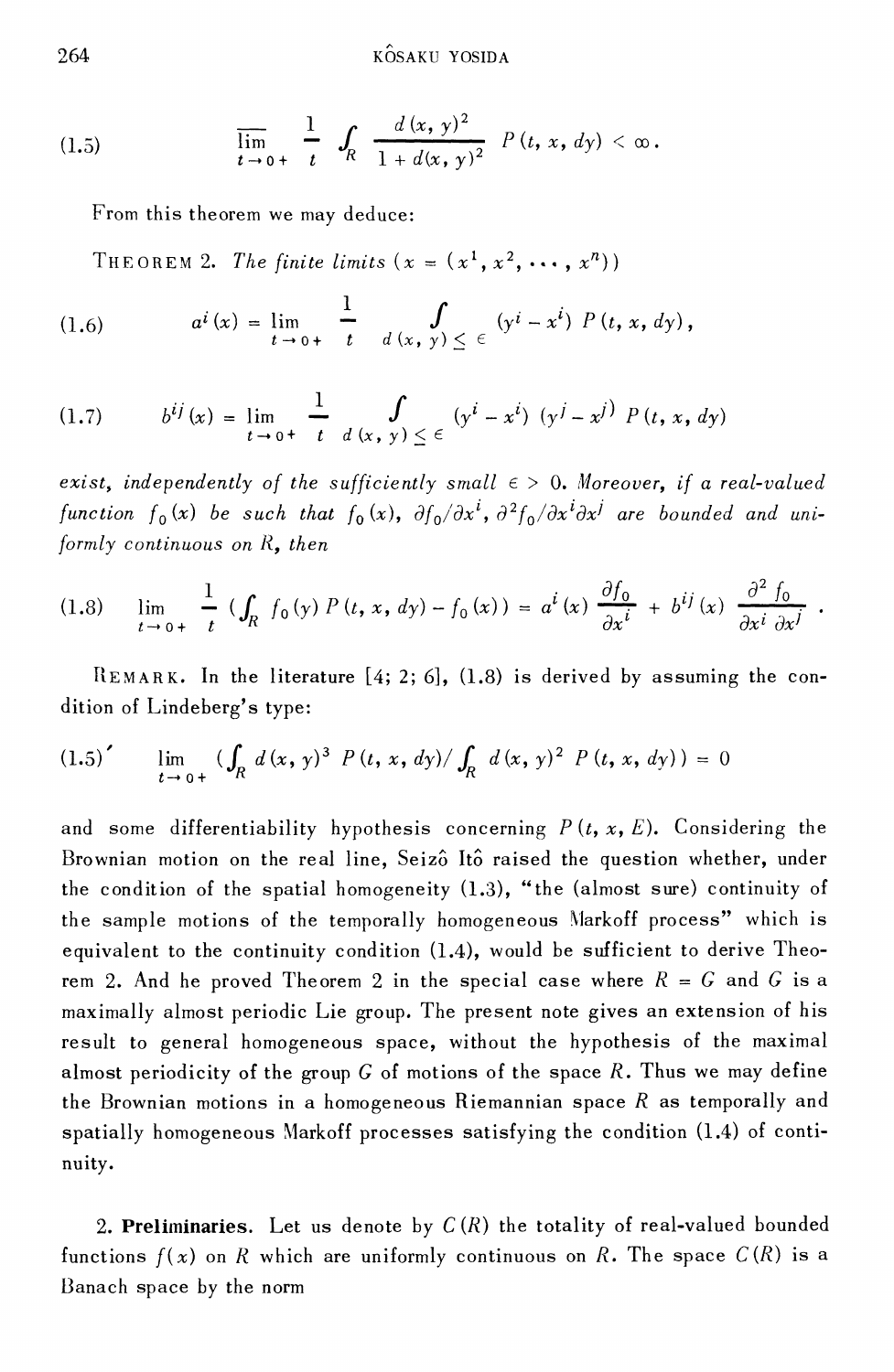(2.1) 
$$
||f|| = \sup_{x} |f(x)|
$$
.

We define, for any  $f \in C(R)$ ,

(2.2) 
$$
(T_t f)(x) = \int_R P(t, x, dy) f(y);
$$

then we have, by  $(1.1)$ ,

(2.3) 
$$
\sup_{x} |(T_t f)(x)| \leq \sup_{x} |f(x)|.
$$

We have, by  $(1.3)$ ,

(2.3) 
$$
(T_t f) (S^* x) = \int_R P(t, S^* x, dy) f(y) = \int_R P[t, S^* x, d(S^* y)] f(S^* y)
$$
  

$$
= \int_R P(t, x, dy) f(S^* y),
$$

and hence the commutativity

$$
(2.4) \t\t T_t S = S T_t,
$$

where  $S$  is defined by

(2.5) 
$$
(Sf)(x) = f(S^*x),
$$
  $S^* \in G.$ 

Thus, if  $S^* \in G$  be such that  $S^*x = x'$ , we have

$$
(2.6) \qquad (T_t f)(x) - (T_t f)(x') = (T_t f)(x) - (ST_t f)(x) = T_t (f - Sf)(x)
$$

By the uniform continuity of  $f(x)$ , and by (2.3) and (2.6), we see that  $(T_t f)(x)$  is bounded and uniformly continuous in x. Hence  $T_t$  defines a bounded linear transformation on  $C(R)$  into  $C(R)$  such that

(2.7) 
$$
||T_t|| = \sup_{||f|| = 1} ||T_t f|| = 1.
$$

We have, from  $(1.2)$ ,

(2.8) 
$$
T_{t+s} = T_t T_s \qquad (t, s > 0).
$$

We have also, from  $(1.1)$ ,

$$
(T_t f)(x) - f(x) = \int_R P(t, x, dy) [f(y) - f(x)]
$$
  
= 
$$
\int_{d(x, y) \leq \epsilon} P(t, x, dy) [f(y) - f(x)] + \int_{d(x, y) \geq \epsilon} P(t, x, dy) [f(y) - f(x)].
$$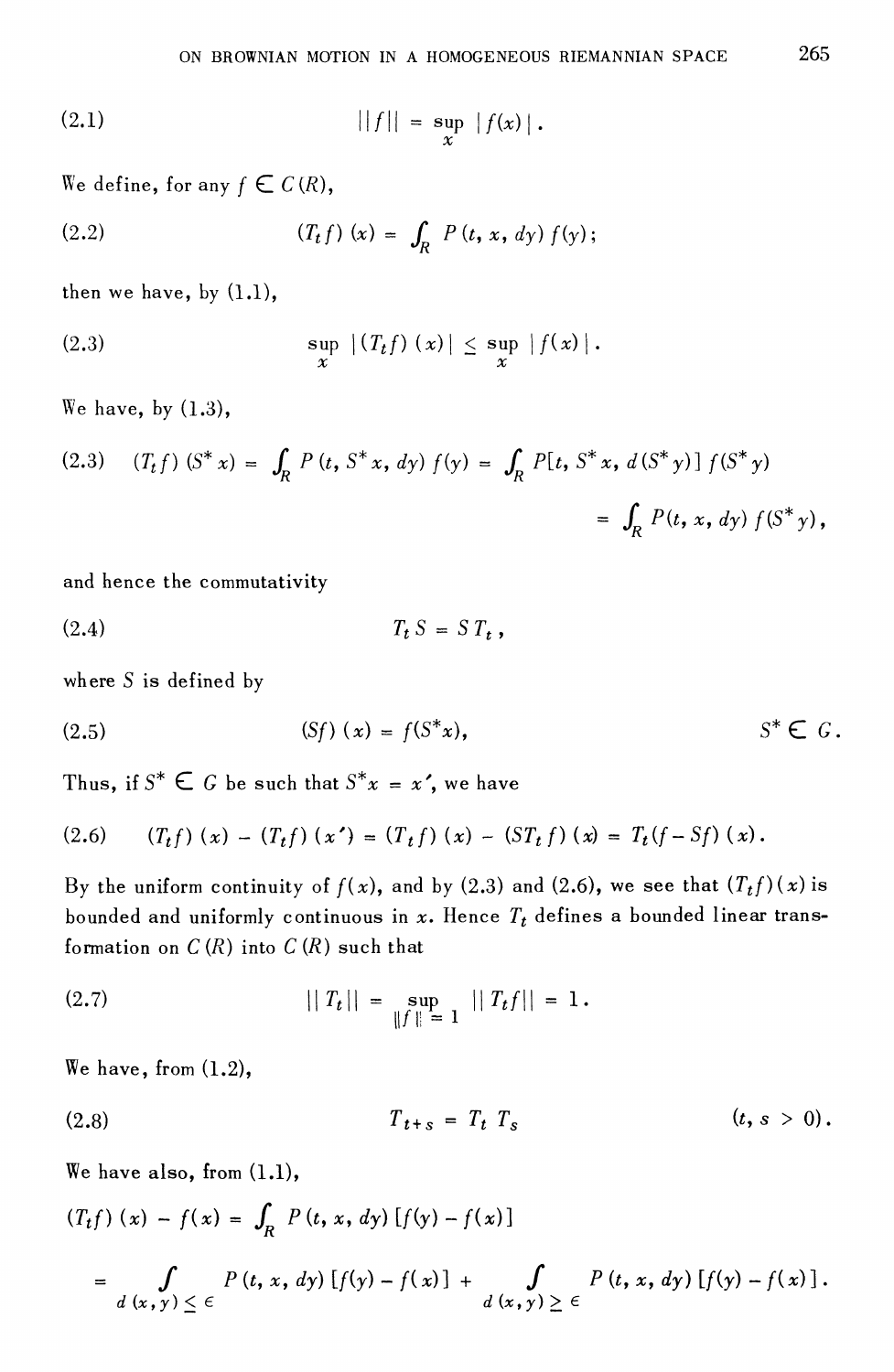Thus, in view of conditions (1.4) and (1.1), and the uniform continuity of  $f(x)$ , we have

(2.9) 
$$
\lim_{t \to 0+} (T_t f)(x) = f(x) \quad \text{boundedly in } x.
$$

Hence  $T_t$  is weakly continuous in t, and therefore, by (2.8) and N. Dunford's theorem [1],  $T_t$  is strongly continuous in t and

$$
(2.9) \qquad \qquad \text{strong } \lim_{t \to 0+} T_t f = f; \text{ that is, } \lim_{t \to 0+} || T_t f - f || = 0 \, .
$$

Therefore we may apply the theory  $[3; 5]$  of one-parameter semigroups of bounded linear operators to the semigroup  $\{T_t\}$ . In particular, we have the result:

(2.10) strong  $\lim_{t\to 0+} (T_t f - f)/t = Af$  exists, for those f which constitute a linear subset  $D(A)$  of  $C(R)$  which is dense in  $C(R)$ . Moreover, A is a closed linear operator defined on  $D(A) \subseteq C(R)$  with values in  $C(R)$ .

LEMMA. Let  $g(x) \in C(R)$  vanish outside a compact set. Then the convolution

(2.11) 
$$
(f \otimes g) (x) = \int_G f(S_y^* x) g(S_y^* x_0) dy
$$

belongs to D(A) if f belongs to D(A). Here  $S_Y^*$  is a general element of G, dy is a right invariant Haar measure of G, and  $x_0$  is any fixed point of R.

*Proof.* The integral may be approximated by the Riemann sum

(2.12) 
$$
\sum_{i=1}^{m} f(S_{\gamma_i}^* x) c_i
$$

uniformly in x. This we see by the uniform continuity of  $f(x)$  and the fact that  $g(x)$  vanishes outside a compact set. We know, from (2.4), that A is commutative with every  $S_{\gamma}$ :

(2.13) 
$$
f \in D(A)
$$
 implies  $S_y f \in D(A)$  and  $S_y Af = AS_y f$ .

Hence  $(2.12)$  belongs to  $D(A)$ , and we have

$$
(2.14) \tA(\sum_{i=1}^{m} f(S_{\gamma_i}^* x) c_i) = A(\sum_{i=1}^{m} (S_{\gamma_i} f) (x) c_i) = \sum_{i=1}^{m} (S_{\gamma_i} h) (x) c_i,
$$

where  $h = Af$ . Therefore, since  $h \in C(R)$ , we see that (2.14) converges, when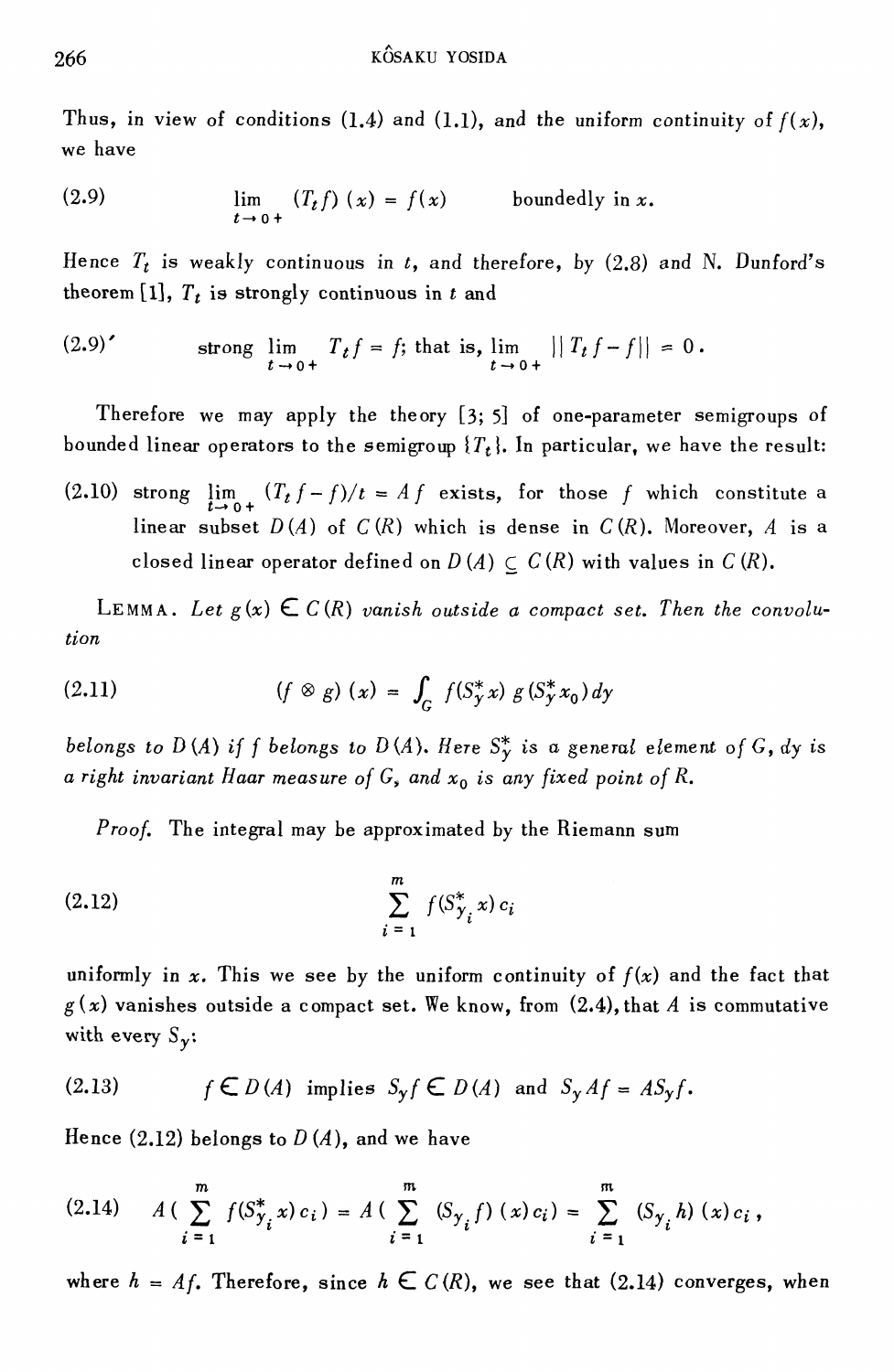$m \rightarrow \infty$ , to a function  $\in C(R)$  uniformly in x. Since A is a closed operator, we must have  $(f \otimes g)(x) \in D(A)$ .

COROLLARY 1. The convolution  $(f \otimes g)(x)$  is infinitely differentiable if  $g(x)$  is infinitely differentiable.

*Proof.* It is possible, for sufficiently small  $d(x, x_0)$ , to choose  $S^*(x) \in G$ such that

 $S^*(x)x = x_0$  and  $S^*(x)x_0$  depends analytically on  $x^1, \dots, x^n$ .  $(2.15)$ 

This we see from the fact that the set  $\{S_{\gamma}^* \subset G; S_{\gamma}^* x = x_0\}$  forms an analytic submanifold of  $G$ ; it is one of the cosets of G with respect to the Lie subgroup  $\{S_{\mathcal{Y}}^*\in G;\ S_{\mathcal{Y}}^*x_0=x_0\}$ . Hence, by the right invariance of dy, we have

(2.16) 
$$
(f \otimes g) (x) = \int_G f(S_y^* S^* (x) x) (g (S_y^* S^* (x) x_0) dy = \int_G f(S_y^* x_0) g (S_y^* S^* (x) x_0) dy.
$$

The right side is infinitely differentiable in the vicinity of  $x_0$ , and

(2.17) 
$$
\frac{\partial^{q_1 + \cdots + q_n} (f \otimes g) (x)}{\partial (x^1)^{q_1} \cdots \partial (x^n)^{q_n}} = \int_G f(S_y^* x_0) \frac{\partial^{q_1 + \cdots + q_n} g(S_y^* S^* (x) x_0)}{\partial (x^1)^{q_1} \cdots \partial (x^n)^{q_n}} dy
$$

belongs to  $C(R)$ .

COROLLARY 2. (i) There exist infinitely differentiable functions  $F^1(x)$ ,  $F^2(x), \cdots, F^n(x) \in D(A)$  such that the Jacobian

(2.18) 
$$
\frac{\partial (F^1(x), \cdots, F^n(x))}{\partial (x^1, \cdots, x^n)} \text{ does not vanish at } x = x_0.
$$

(ii) There exists an infinitely differentiable function  $F_0(x) \in D(A)$  such that

(2.19) 
$$
(x^{i} - x_{0}^{i}) (x^{j} - x_{0}^{j}) \frac{\partial^{2} F}{\partial x_{0}^{i} \partial x_{0}^{j}} \geq \sum_{i=1}^{n} (x^{i} - x_{0}^{i})^{2}.
$$

*Proof.* In (2.16), f belongs to  $D(A)$ , which is dense in  $C(R)$ ; and  $g(x) \in C(R)$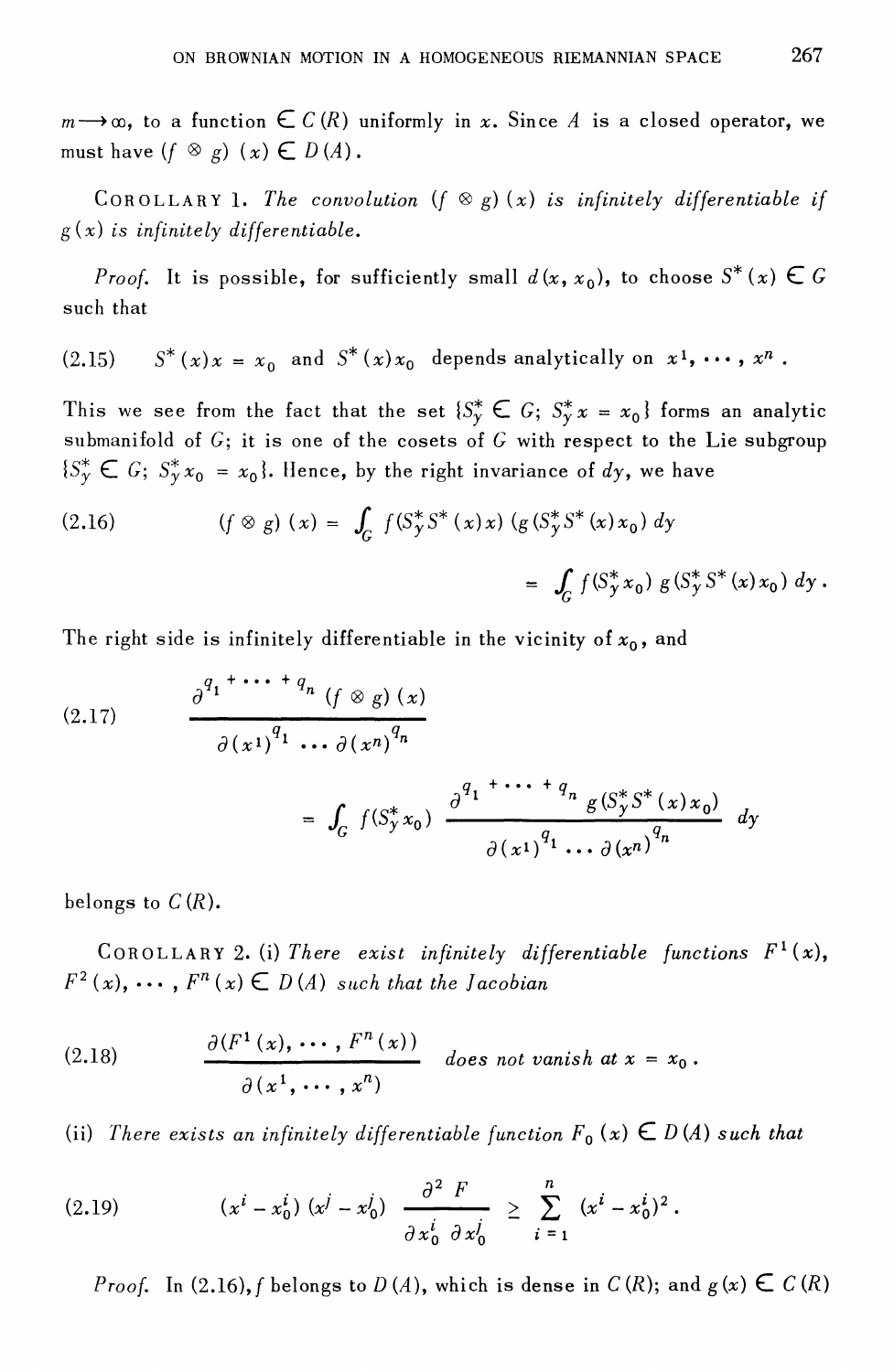is arbitrary except that  $g(x)$  must vanish outside a compact set. Thus, by taking  $F(x) = (f \otimes g)(x)$  suitably, we may prove (i) and (ii).

3. Proof of Theorem 1. Because of their functional independence, we may take  $F^1(x), \cdots, F^n(x)$  as local coordinates of the points x which satisfy  $d(x, x_0) < \epsilon$  for sufficiently small  $\epsilon > 0$ . Since  $F^i(x) \in D(A)$ ,

(3.1) a finite limit 
$$
\frac{1}{t \rightarrow 0+} \int_R (F^i(x) - F^i(x_0)) P(t, x_0, dx) \text{ exists } (i = 1, \dots, n).
$$

Because of (1.4), this limit is equal to

$$
(3.1)'\qquad \lim_{t\to 0+}\frac{1}{t}\int_{d(x,\ x_0)\leq \epsilon} (F^i(x)-F^i(x_0)) P(t, x, dx),
$$

independently of the positive constant  $\epsilon$ . We shall denote these new local coordinates  $F^1(x)$ ,  $F^2(x)$ , ...,  $F^n(x)$  by the letters  $x^1$ ,  $x^2$ , ...,  $x^n$ . Then

$$
(3.1)'' \quad \lim_{t \to 0+} \frac{1}{t} \int_{d(x, x_0) \le \epsilon} (x^i - x_0^i) P(t, x, dx) = a^i(x_0) \text{ exists}
$$

 $(i=1,\cdots,n),$ 

independently of  $\epsilon > 0$ . The function  $F_0(x)$  belongs to  $D(A)$ ; hence, by (1.4),

$$
(3.2) \quad (AF_0)(x_0) = \lim_{t \to 0+} \frac{1}{t} \int_{d(x, x_0)} \int_{0}^{t} (F_0(x) - F_0(x_0)) P(t, x_0, dx),
$$

independently of  $\epsilon > 0$ . This limit is equal to

$$
\lim_{t \to 0+} \left[ \frac{1}{t} \int_{d(x, x_0)} \int_{0}^{t} (x^i - x_0^i) \frac{\partial F_0}{\partial x_0^i} P(t, x_0, dx) \right]
$$
\n
$$
+ \frac{1}{t} \int_{d(x, x_0)} \int_{0}^{t} (x^i - x_0^i) (x^j - x_0^j) \left( \frac{\partial^2 F_0}{\partial x^i \partial x^j} \right)_{x = x_0 + \theta(x - x_0)} P(t, x_0, dx),
$$
\n
$$
0 < \theta < 1
$$

The first term in [] has the limit

$$
a^i(x_0)\,\frac{\partial F_0}{\partial x_0^i}\,,
$$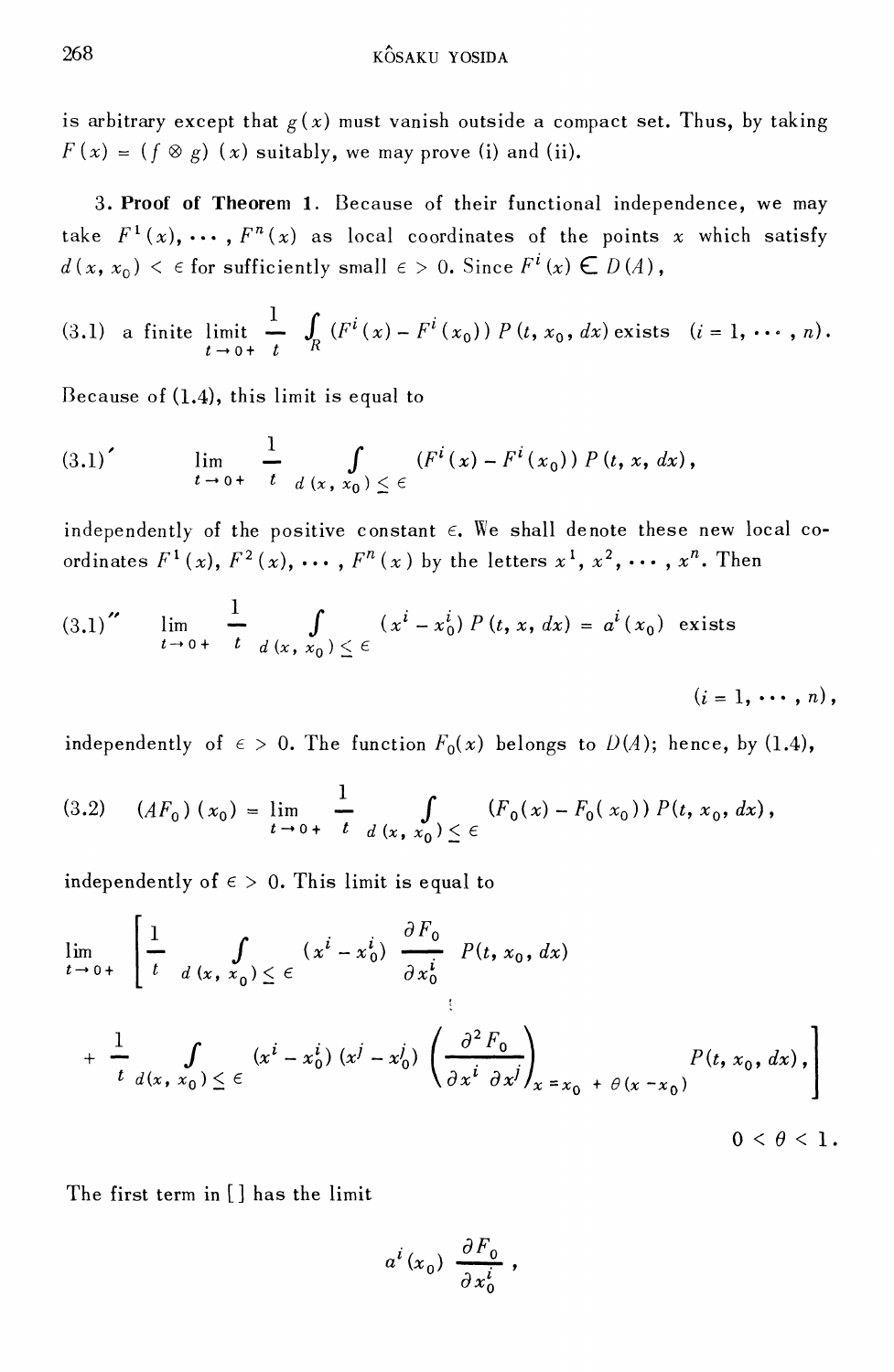and hence the second term has a limit. Thus, by virtue of (1.1) and (2.19),

(3.3) 
$$
\overline{\lim_{t \to 0+} \frac{1}{t}} \int_{d(x, x_0)} \sum_{j=1}^n (x^i - x_0^i)^2 P(t, x_0, dx) < \infty.
$$

Hence, by (1.1) and Schwarz's inequality,

$$
(3.4) \qquad \frac{1}{t}\,\int\limits_{d(x,\,x_0)\,\leq\,\epsilon} (x^i-x_0^i)\,(x^j-x_0^j)\,P(t,\,x_0,\,dx) \text{ is bounded in } t\,>\,0\,.
$$

Therefore, by  $(1.4)$ , we obtain  $(1.5)$ .

4. Proof of Theorem 2. Since  $c_{ij}(\epsilon)$  is of order  $\epsilon$ , we have

$$
(4.1) \quad \frac{(T_t f_0) (x_0) - f_0(x_0)}{t} = \frac{1}{t} \int_{d(x_0, x_0) \le \epsilon} (x^i - x_0^i) P(t, x_0, dx) \frac{\partial f_0}{\partial x_0^i}
$$

$$
+\frac{1}{t} \int_{d(x, x_0)} \int_{\leq \epsilon} (x^i - x_0^i) (x^j - x_0^j) P(t, x_0, dx) \frac{\partial^2 f_0}{\partial x_0^i \partial x_0^j} + \frac{1}{t} \int_{d(x, x_0)} \int_{\leq \epsilon} (x^i - x_0^i) (x^j - x_0^j) c_{ij} (\epsilon) P(t, x_0, dx) + \frac{1}{t} \int_{d(x, x_0)} \int_{\leq \epsilon} (f_0(x) - f_0(x_0)) P(t, x_0, dx) = I_1(t, \epsilon) + I_2(t, \epsilon) + I_3(t, \epsilon) + I_4(t, \epsilon).
$$

Now

(4.2) 
$$
\lim_{t \to 0+} I_1(t, \epsilon) = a^i(x_0) \frac{\partial f_0}{\partial x_0^i} \text{ by } (3.1)''; \lim_{\epsilon \to 0+} I_3(t, \epsilon) = 0 \text{ by } (3.4);
$$
  

$$
\lim_{t \to 0+} I_4(t, \epsilon) = 0 \text{ by } (1.4).
$$

On the other hand, by (1.4) and (3.4), the finite limits

$$
\overline{\lim_{t \to 0+} \frac{1}{t} \frac{1}{d(x, x_0)} \int_{0}^{t} (x^i - x_0^i) (x^j - x_0^j) P(t, x_0, dx) = b_1^{ij}(x_0),
$$
\n
$$
\overline{\lim_{t \to 0+} \frac{1}{t} \frac{1}{d(x, x_0)} \int_{0}^{t} (x^i - x_0^i) (x^j - x_0^j) P(t, x_0, dx) = b_2^{ij}(x_0)}
$$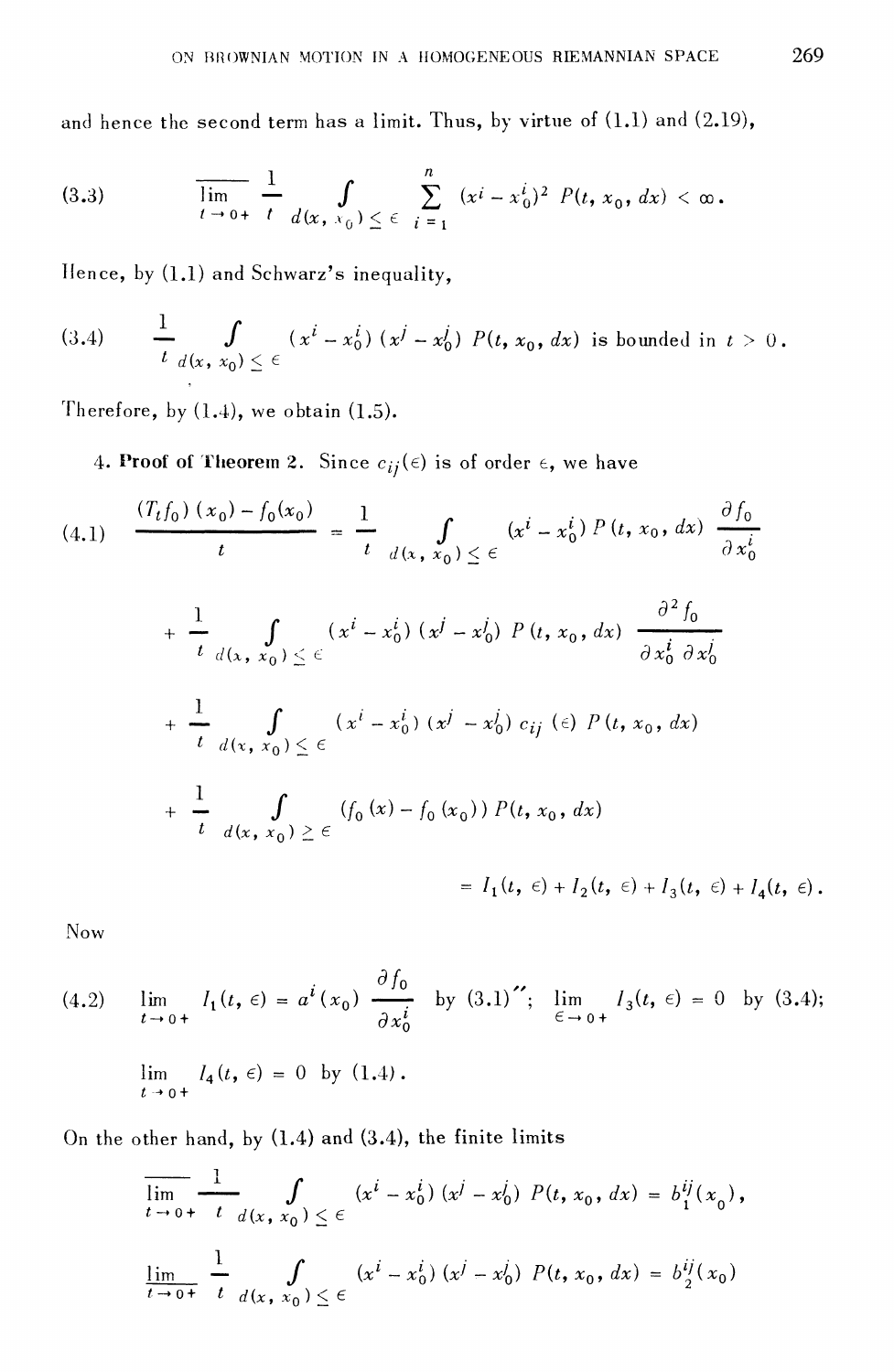exist and are independent of  $\epsilon > 0$ . Let us, in place of  $f_0(x)$ , take  $F_0(x)$  of the form  $(f \otimes g)(x)$ . We may choose  $F_0(x)$  such that  $\partial F_0 / \partial x_0^i \partial x_0^j$  assumes values arbitrarily near to given constants  $\alpha_{ij}$   $(i, j = 1, \cdots, n)$ . Thus, by (4.1) and (4.2) and the fact  $F_0(x) \in D(A)$ , we see that  $b_1^{ij}(x_0)$  must be equal to  $b_2^{ij}(x_0)$ . Hence (1.7) is proved.

Therefore, by  $(1.4)$ ,  $(3.1)$ , and  $(4.2)$ , we obtain  $(1.8)$ .

### REFERENCES

1. Nelson Dunford, On one-parameter groups of linear transformations, Ann. of Math. 39 (1938), 569-573.

2. W. Feller, Zur Theorie der stochastischen Prozesse, Math. Ann. 113 (1936), 113-160.

3. E. Hille, Functional analysis and semi-groups, American Mathematical Society, New York, 1948.

4. A. Kolmogoroff, Zur Theorie der stetigen zufälligen Prozesse, Math. Ann. 108  $(1933), 149-160.$ 

5. K. Yosida, On the differentiability and the representation of one-parameter semigroups of linear operators, J. Math. Soc. Japan 1 (1948), 15-21.

An extension of Fokker-Planck's equation, Proc. Japan Acad. 25 (1949),  $6. -$ No. 9, 1-3.

MATHEMATICAL INSTITUTE, NAGOYA UNIVERSITY.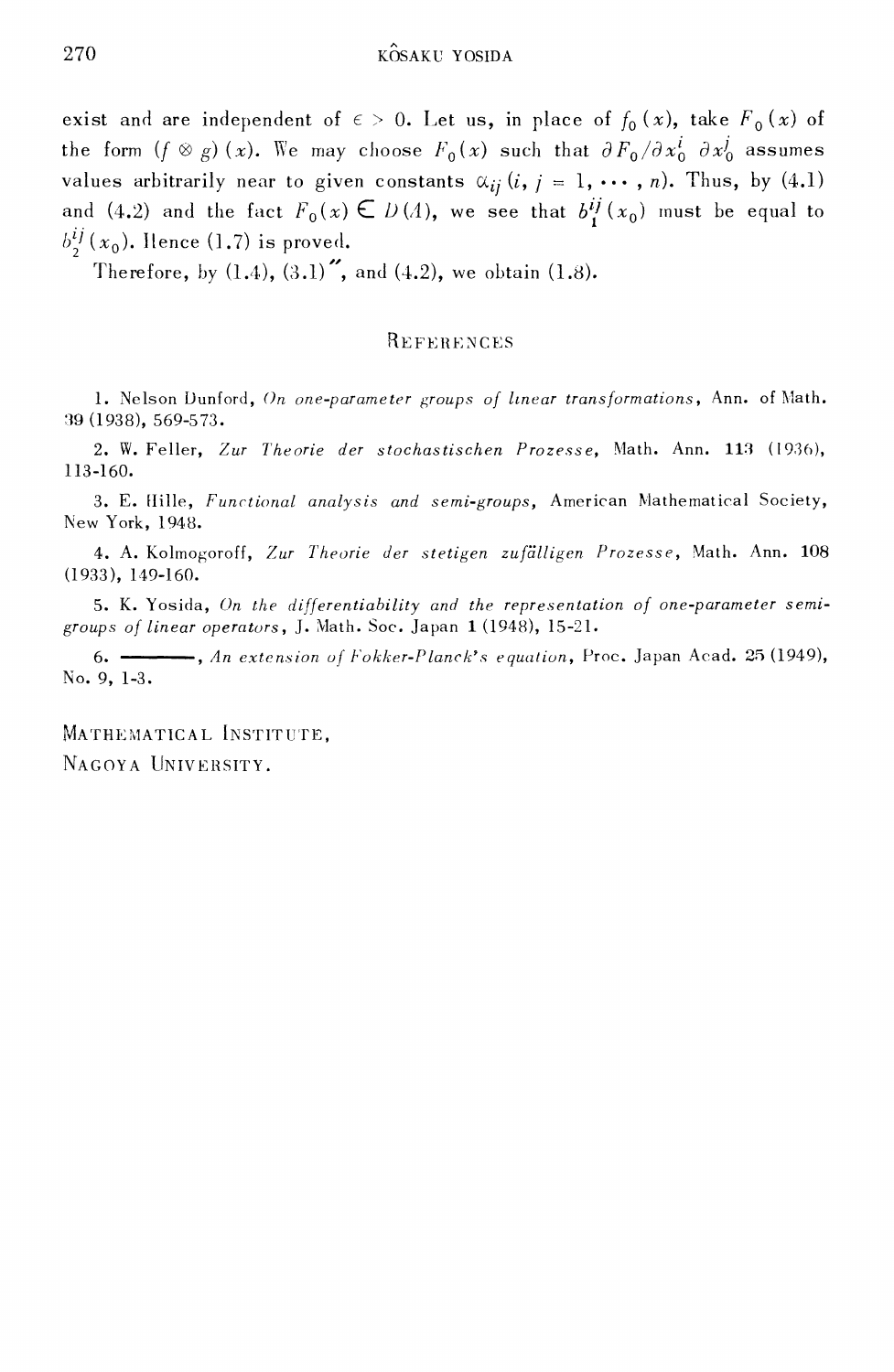### **PACIFIC JOURNAL OF MATHEMATICS**

### **EDITORS**

R. M. ROBINSON **\*R. P. DILWORTH** 

University of California<br> **University of California**<br> **Pasadena 4, California**<br> **Pasadena 4, California Berkeley 4, California Pasadena 4, California**

### **E. F. BECKENBACH, Managing Editor**

**University of California Los Angeles 24, California**

**\*During the absence of Herbert Busemann in 1952.**

### **ASSOCIATE EDITORS**

| R. P. DILWORTH  | P.R. HALMOS | <b>BORGE JESSEN</b> | J. J. STOKER  |
|-----------------|-------------|---------------------|---------------|
| HERBERT FEDERER | HEINZ HOPF  | PAUL LÉVY           | E. G. STRAUS  |
| MARSHALL HALL   | R.D. JAMES  | <b>GEORGE PÓLYA</b> | KOSAKU YOSIDA |

### **SPONSORS**

| UNIVERSITY OF BRITISH COLUMBIA          | UNIVERSITY OF SOUTHERN CALIFORNIA |
|-----------------------------------------|-----------------------------------|
| CALIFORNIA INSTITUTE OF TECHNOLOGY      | STANFORD UNIVERSITY               |
| UNIVERSITY OF CALIFORNIA, BERKELEY      | WASHINGTON STATE COLLEGE          |
| UNIVERSITY OF CALIFORNIA, DAVIS         | UNIVERSITY OF WASHINGTON          |
| UNIVERSITY OF CALIFORNIA, LOS ANGELES   | ٠<br>٠                            |
| UNIVERSITY OF CALIFORNIA, SANTA BARBARA | AMERICAN MATHEMATICAL SOCIETY     |
| OREGON STATE COLLEGE                    | NATIONAL BUREAU OF STANDARDS,     |
| UNIVERSITY OF OREGON                    | INSTITUTE FOR NUMERICAL ANALYSIS  |
|                                         |                                   |

**Mathematical papers intended for publication in the** *Pacific Journal of Mathematics* **should be typewritten (double spaced), and the author should keep a complete copy. Manuscripts may be sent to any of the editors. All other communications to the editors should be addressed to the managing editor, E. F. Beckenbach, at the address given above.**

**Authors are entitled to receive 100 free reprints of their published papers and may obtain additional copies at cost.**

**The** *Pacific Journal of Mathematics* **is published quarterly, in March, June, September, and December, by the University of California, Berkeley 4, California. The price per volume (4 numbers) is \$8.00; single issues, \$2.50. Special price to individual faculty members of supporting institutions and to individual members of the American Mathematical Society: \$4.00 per volume; single issues, \$1.25.**

**Subscriptions, orders for back numbers, and changes of address should be sent to the publishers, University of California Press, Berkeley 4, California.**

**Printed at Ann Arbor, Michigan. Entered as second class matter at the Post Office, Berkeley, California.**

### **UNIVERSITY OF CALIFORNIA PRESS . BERKELEY AND LOS ANGELES**

**COPYRIGHT 1952 BY PACIFIC JOURNAL OF MATHEMATICS**